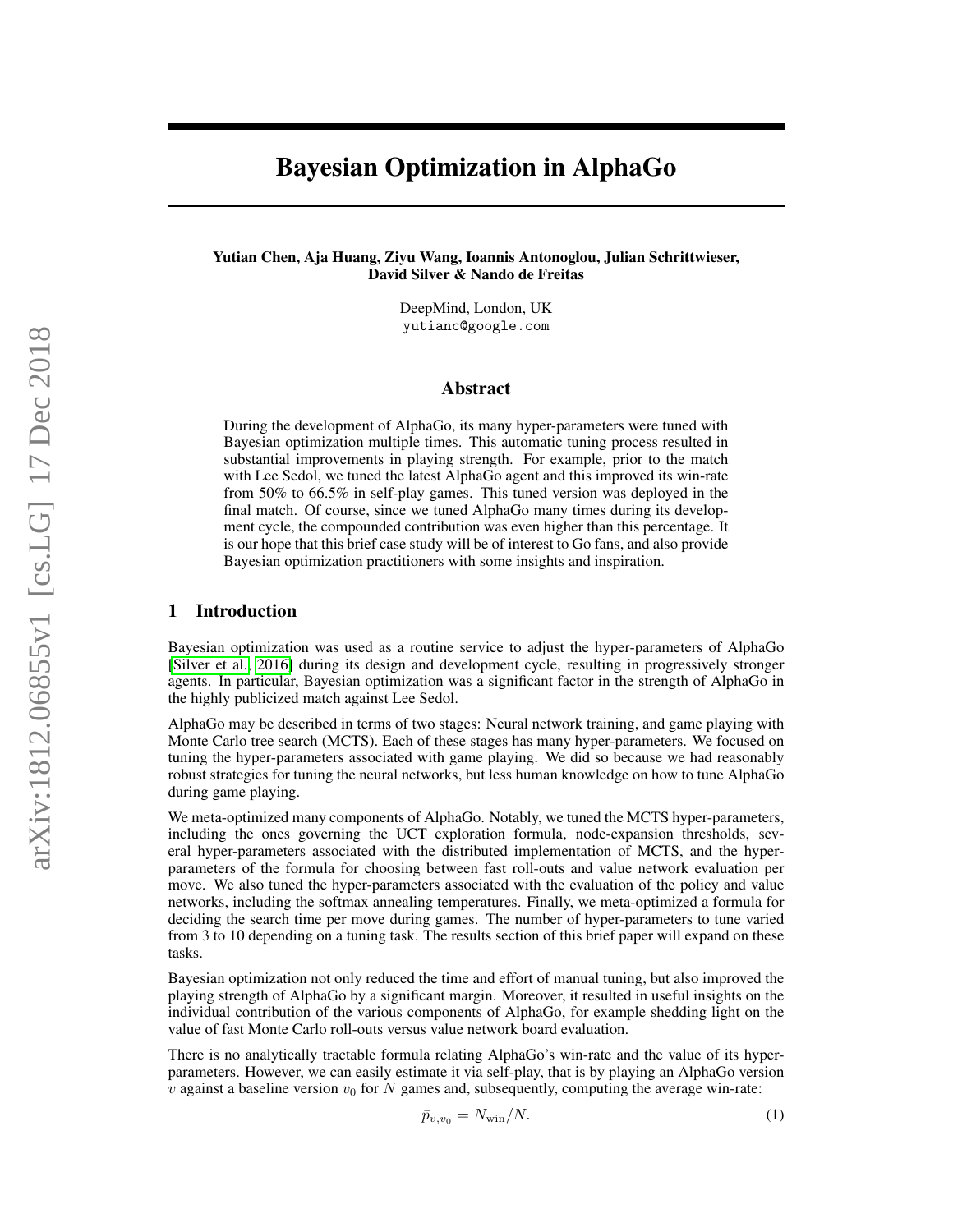<span id="page-1-0"></span>

Figure 1: One-dimensional illustration of Bayesian optimization with Gaussian processes (GPs) and the expected improvement acquisition (EI) function, over the first 6 iterations. The top plots show the GP mean in blue and the true unknown function in red. In the vicinity of query points, the uncertainty is reduced. The bottom plots shows the EI acquisition function and its proposed next query points. EI trades-off exploitation and exploration.

By playing several games with different versions of AlphaGo, we can also adopt the BayesElo algorithm [\[Coulom, 2008\]](#page-6-1) to estimate a scalar value indicating the strength of each AlphaGo agent.

Since each Go game has only two outcomes, win or lose, the average win-rate is the sample average of a Bernoulli random variable with true win-rate  $p_{v,v_0}$ . We can also compute confidence intervals easily for a sample of size N. The win-rate  $p_{v,v_0}(\theta)$ , or simply  $p(\theta)$ , is a function of the hyperparameters  $\theta$  of v with  $v_0$  fixed, but the analytical form of this function is unknown.

Before applying Bayesian optimization, we attempted to tune the hyper-parameters of AlphaGo oneat-a-time using grid search. Specifically, for every hyper-parameter, we constructed a grid of valid values and ran self-play games between the current version  $v$  and a fixed baseline  $v_0$ . For every value, we ran 1000 games. The games were played with a fixed 5-second search time per move. It took approximately 20 minutes to play one game. By parallelizing the games with several workers, using 400 GPUs, it took approximately 6.7 hours to estimate the win-rate  $p(\theta)$  for a single hyperparameter value. The optimization of 6 hyper-parameters, each taking 5 possible values, would have required 8.3 days. This high cost motivated us to adopt Bayesian optimization.

#### 2 Methods

Bayesian optimization is a sequential model-based approach to optimize black-box functions  $f(\theta)$ ,  $\theta \in \Theta$ . Its data efficiency makes it particularly suitable for expensive black-box evaluations like hyper-parameter evaluation. Bayesian optimization specifies a probabilistic prior model over the unknown function  $f$  and applies Bayesian inference to compute a posterior distribution over  $f$  given the previous observations  $\{\theta_i, y_i\}_{i=1}^t$ . This posterior distribution is in turn used to construct an acquisition function to decide the next query point  $\theta_{t+1}$ . The acquisition function trades-off exploitation and exploration.

One could use a wide variety of probabilistic models and acquisition functions, see for example the tutorial of [Shahriari et al.](#page-6-2) [\[2016\]](#page-6-2). In this work, we use Gaussian process (GP) priors over functions [\[Rasmussen and Williams, 2006\]](#page-6-3) and the Expected Improvement (EI) acquisition function [\[Mockus](#page-6-4) ´ [et al., 1978\]](#page-6-4). Figure [1](#page-1-0) (from [Brochu et al.](#page-6-5) [\[2010\]](#page-6-5)) illustrates Bayesian optimization with these choices in a 1D scenario.

The expected improvement at a given point  $\theta$  is defined as

$$
EI(\boldsymbol{\theta}) = \mathbb{E}_f[\max\{f(\boldsymbol{\theta}) - f^{\star}, 0\}],
$$
\n(2)

where  $f^*$  is a target value, usually the best past observation or best posterior mean at past query points. Hence,  $f^*$  can be thought of as an aspiration value. EI attempts to do better than  $f^*$ , but instead of greedily exploiting, it also uses the estimates of uncertainty derived by the probabilistic model over f to explore the space  $\Theta$ .

The choice of Bayesian optimization to tune the hyper-parameters of AlphaGo was motivated by several factors: (i) the win-rate  $p(\theta)$  is not differentiable, (ii) large computational resources are required to evaluate the win-rate at a single hyper-parameter setting, and (iii) the number of hyperparameters is moderate, making it possible to find a good setting within a few hundred steps.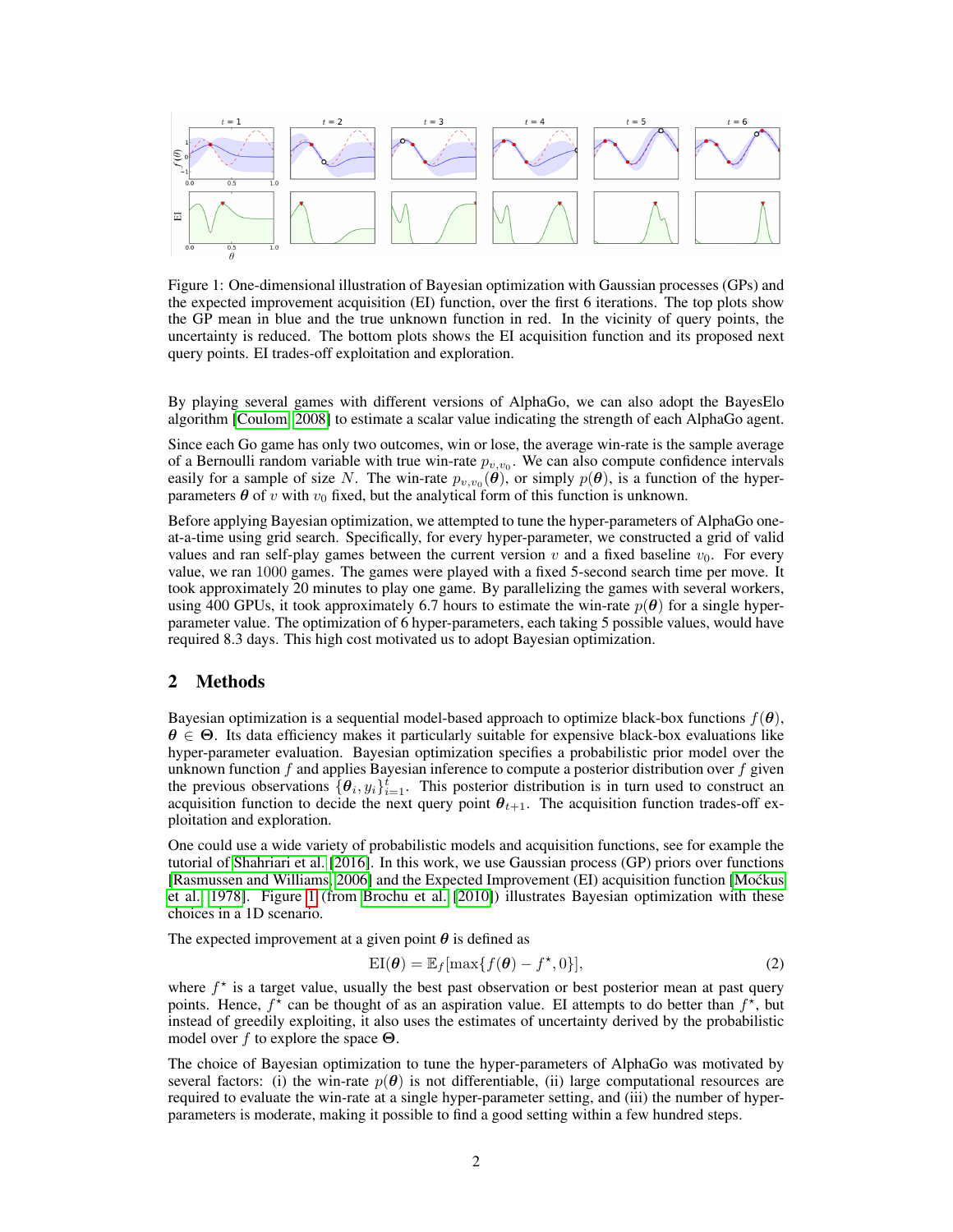<span id="page-2-0"></span>

Figure 2: Leftmost three plots: estimated posterior mean and variance of the win-rate for three individual hyper-parameters while fixing the remaining hyper-parameters. The vertical bar shows the fixed reference parameter value. Rightmost plot: posterior mean for two hyper-parameters, showing the correlation among these.

We use a modified version of Spearmint [\[Snoek et al., 2012\]](#page-6-6) with input warping to conduct Bayesian optimization. The hyper-parameter tuning procedure is summarized in Algorithm 1.

| <b>Algorithm 1</b> Algorithm to tune AlphaGo's hyper-parameters.                                                     |
|----------------------------------------------------------------------------------------------------------------------|
| <b>Require:</b> A baseline player with fixed parameters $\theta_0$                                                   |
| for $t = 1 \rightarrow T$ do                                                                                         |
| Wait until computational resources becomes available                                                                 |
| Incorporate recently finished self-play outcomes, if any, into the GP model                                          |
| Propose a new value $\theta_t$ that maximizes the EI acquisition function                                            |
| Launch a new set of self-play games with parameter $\theta_t$ against the baseline player.                           |
| end for                                                                                                              |
| Search for the final recommendation $\theta^*$ with the highest posterior mean of $p(\theta)$<br>return $\theta^*$ . |

In black-box optimization, most algorithms assume the function value is observed either exactly or noisily with an unknown noise magnitude. In contrast, in self-play games, we can estimate the observation noise as the observed win-rate is an average of Bernoulli variables. When the number of games is large enough, the observed value is normally distributed according to the central limit theorem, and the noise standard deviation can be estimated as

$$
\hat{\epsilon} = \sqrt{\frac{\bar{p}(1-\bar{p})}{N}}\tag{3}
$$

We adopted a Gaussian process model with a nonstationary Gaussian observation noise model. For every parameter setting, we supplied the Gaussian process model with the observed win-rate and the estimated standard deviation. The estimated  $\hat{\epsilon}$  was clipped from below by  $\sqrt{(N-1)/N^3} \approx 1/N$ to avoid ignoring the noise when observing all win/lose games.

We can reduce the cost of a function evaluation by decreasing the number of self-play games per hyper-parameter candidate at the price of higher noise. (While this is reminiscent of the general idea of early stopping in Bayesian optimization, it is simpler in our domain.) Guided by this and the central limit theorem for Bernoulli random variables, we chose to evaluate  $p(\theta)$  with 50 games.

Finally, we developed a visualization tool to understand the win-rate sensitivity with respect to each individual hyper-parameter. Specifically, we plot the win-rate posterior mean and variance as a function of one or a pair of hyper-parameters while holding the other hyper-parameters fixed, as illustrated in Figure [2.](#page-2-0) We also estimated the contribution of each parameter to the difference in playing strength between two settings. We found it useful to understand the importance of each hyper-parameter and the correlations among the hyper-parameters. We used this information to select the most influential hyper-parameters for optimization in subsequent AlphaGo versions.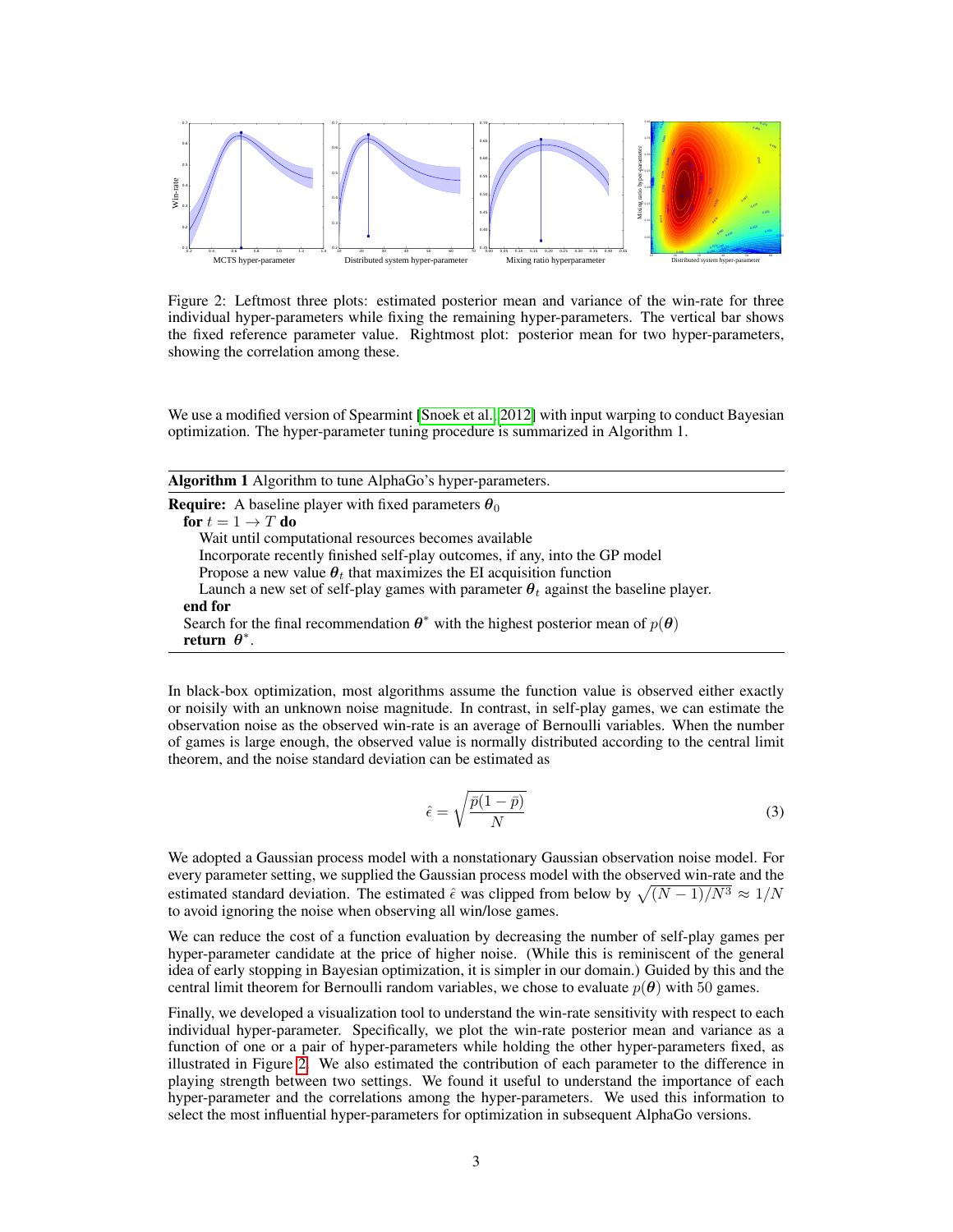<span id="page-3-0"></span>

Figure 3: Typical values of the observed and maximum expected win-rates as a function of the optimization steps.

## 3 Tasks and Results

In the following subsections, we describe the various tasks where Bayesian optimization was applied, and found to yield fruitful results.

#### 3.1 Task 1: Tuning MCTS hyper-parameters

We optmized the MCTS hyper-parameters governing the UCT exploration formula [\[Silver et al.,](#page-6-7) [2018,](#page-6-7) Section Search], network output tempering, and the mixing ratio between the fast roll-out value and value network output. The number of hyper-parameters to tune varied from 3 to 10.

The development of AlphaGo involved many design iterations. After completing the development of an AlphaGo version, we refined it with Bayesian optimization and self-play. At the start of each design iteration, the win-rate was 50%. However, by tuning the MCTS hyper-parameters this winrate increased to 63.2% and 64.4% (that is, 94 and 103 Elo gains) in two design iterations prior to the match with Lee Sedol. Importantly, every time we tuned a version, the gained knowledge, including hyper-parameter values, was passed on to the team developing the next version of AlphaGo. That is, the improvements from all tuning tasks were compounded. After the match with Lee Sedol, we continued optimizing the MCTS hyper-parameters, resulting in progressively stronger AlphaGo agents. Figure [3](#page-3-0) shows a typical curve of the win-rate against an opponent of the same version with fixed hyper-parameters.

Interestingly, the automatically found hyper-parameter values were very different from the default values found by previous hand tuning efforts. Moreover, the hyper-parameters were often correlated, and hence the values found by Bayesian optimization were not reachable with element-wise handtuning, or even by tuning pairs of parameters in some cases.

By tuning the mixing ratio between roll-out estimates and value network estimates, we found out that Bayesian optimization gave increased preference to value network estimates as the design cycle progressed. This eventual led the team to abandon roll-out estimates in future versions of AlphaGo and AlphaGo Zero [\[Silver et al., 2017\]](#page-6-8).

#### 3.2 Task 2: Tuning fast AlphaGo players for data generation

We generated training datasets for the policy and value networks by running self-play games with a very short search time, *e.g.,* 0.25 seconds in contrast to the regular search time. The improvement of AlphaGo over various versions depended on the quality of these datasets. Therefore, it was crucial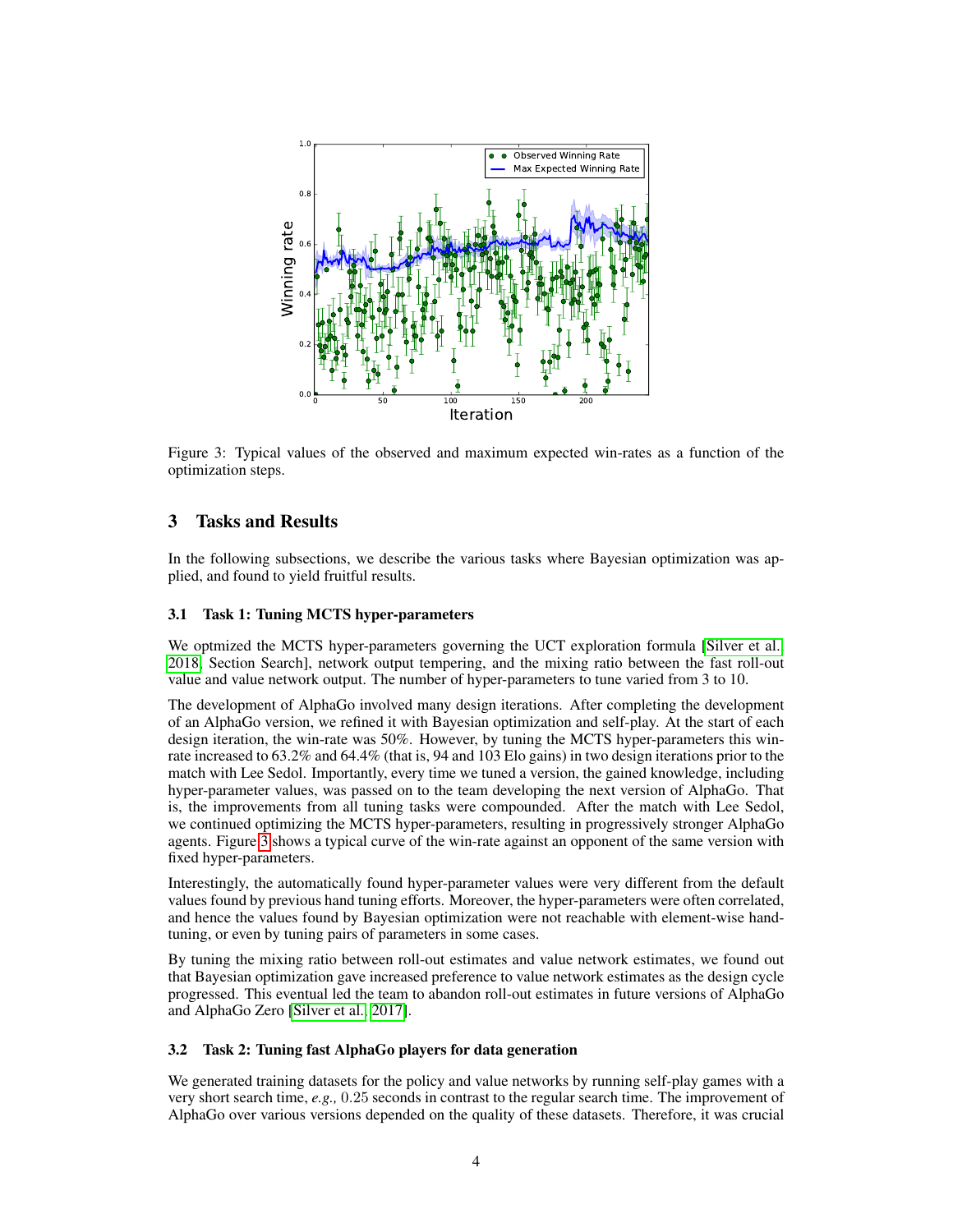<span id="page-4-0"></span>

(a) Correlation between  $r_0$  and a (b) Mixing ratio along the ridge (c) Correlation between  $r_{150}$  and a

Figure 4: Tuning the dynamic mixing ratio formula of AlphaGo.

<span id="page-4-1"></span>

Figure 5: Optimized time control formula for AlphaGo with a 2-hour main play time and 60-second byoyomi.

for the fast players for data generation to be as strong as possible. Under this special time setting, the optimal hyper-parameters values were very different, making manual tuning prohibitive without proper prior knowledge. Tuning the different versions of the fast players resulted in Elo gains of 300, 285, 145, and 129 for four key versions of these players.

#### 3.3 Task 3: Tuning on TPUs

Tensor Processing Units (TPUs) provided faster network evaluation than GPUs. After migrating to the new hardware, AlphaGo's performance was boosted by a large margin. This however changed the optimal value of existing hyper-parameters and new hyper-parameters also arose in the distributed TPU implementation. Bayesian optimization yielded further large Elo improvements in the early TPU implementations.

#### 3.4 Task 4: Developing and tuning a dynamic mixing ratio formula

Early versions of AlphaGo used a constant mixing ratio between the fast roll-out and value network board evaluation, regardless of the stage of a game and the search time. This was clearly a suboptimal choice, but we lacked proper technique to search for the optimal mixing function. With the introduction of Bayesian optimization, we could define a more flexible formula and search for the best formula parameters. In particular, we defined the new dynamic mixing ratio  $r$  at a tree node as a function of the move number,  $m$ , and number of node visits,  $n$ , during tree search in the following form:

$$
r(m,n) = \sigma(\sigma^{-1}(r_0) + am + b \log n)
$$
\n(4)

where  $\sigma(x) = 1/(1 + \exp(-x))$  is the logistic function to restrict  $r \in (0, 1)$ ,  $r_0$  is the parameter corresponding to the mixing ratio at move 0 without search, and  $a$  and  $b$  are linear coefficients.

During optimization, we observed that the best value of  $r_0$  was highly correlated with a as illustrated in Figure [4a.](#page-4-0) This caused difficulties in optimizing the parameters jointly and resulted in failed hand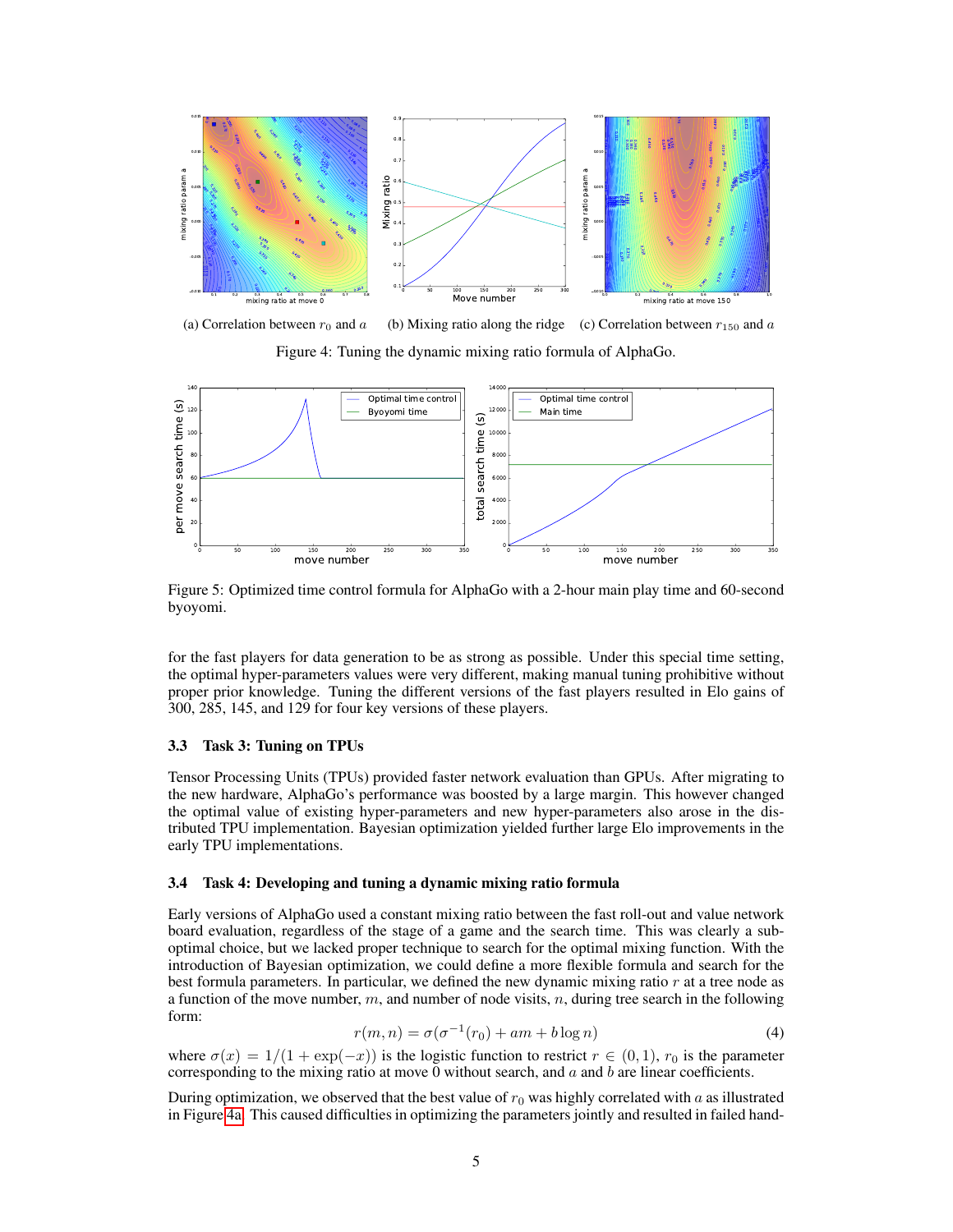tuning attempts. By inspecting the ridge of high win-rate in the figure, we noticed that when  $b = 0$ , all the points along the ridge corresponded to a mixing ratio formula that crossed around the point  $(m = 150, r = 0.48)$ . Figure [4b](#page-4-0) shows four mixing ratio vs. move number curves corresponding to the four points in plot [b.](#page-4-0) This suggested that it was important to find a good value for the mixing ratio at around move 150. This finding was consistent with the observation that the game-determiningpoints in AlphaGo's self-play games usually happened between moves 150 and 200.

With this observation, we reparameterized the mixing formula as

$$
r(m, n) = \sigma(\sigma^{-1}(r_{150}) + a(m - 150) + b \log n)
$$
\n(5)

with  $r_{150}$  indicating the mixing ratio at move 150, and obtained an uncorrelated function as shown in Figure [4c.](#page-4-0) The optimal dynamic mixing ratio formula is the green curve in Figure [4b.](#page-4-0) With this formula, AlphaGo placed more weight on value networks at the beginning and less towards the end of a game. This was consistent with the facts that the value network was better at global opening judgment than roll-outs, and that roll-outs became accurate in end games when search depth reduced.

The parameter b was also highly correlated with  $r_0$  and we did find a reparameterization form to decorrelate them, but the optimal value for  $b$  turned out to be 0 after tuning, suggesting that we do not need to include the visit number in the mixing ratio formula.

#### 3.5 Task 5: Tuning a time control formula

MCTS is an anytime algorithm, whose tree search can be interrupted at any point, returning to the current best choice. To prepare for the formal match with Lee Sedol, which had a main time of 2 hours and 3 60-second byoyomi per player, we wanted to optimize the search time allocation across all moves. We considered time allocation as an optimization problem, so as to maximize the winrate of a player subject to the time restriction against another one with a fixed time schedule. [Huang](#page-6-9) [et al.](#page-6-9) [\[2010\]](#page-6-9) proposed a parameterized time control formula to allocate search time for a fixed main time without byoyomi. We adopted a more flexible formula including the byoyomi time, as follows

$$
t(m|a, b, c, m_{\text{peak}}) = \max\left\{a \frac{t_{\text{remain}}(m)}{\max\{m_{\text{peak}} - m, 0\} + b}, f(m)t_{\text{byo}}\right\},\tag{6}
$$

$$
t_{\min}(m) = \begin{cases} c, & \text{if } m \leq \text{peak} \\ 1, & \text{otherwise} \end{cases},\tag{7}
$$

where m is the 1-based move number,  $m_{\text{peak}} \in [1, 250]$  is the move with the peak search time,  $t_{\text{remain}}(m) := t_{\text{main}} - \sum_{\tau=1,m-1} m(\tau)$  is the remaining main time at move  $m, t_{\text{byo}}$  is the byoyomi time, and  $\mathbb{I}[x] = 1$  if x is true, otherwise 0.  $a \in [0, 2)$ ,  $b > 1$ ,  $c \in [0, 1]$  are hyper-parameters to tune together with  $m_{\text{peak}}$ . The formula reduces to that in [Huang et al.](#page-6-9) [\[2010\]](#page-6-9) when  $a = 1$  and  $t_{\text{bvo}} = 0$ .

The optimal formula after tuning all the hyper-parameters is shown in Figure [5.](#page-4-1) AlphaGo obtains an improvement of a 66.5% win-rate against the default time setting with a fixed 30-second search time per move. Interestingly, the move with the peak search time under the optimal time control formula is also around move 150.

## 4 Conclusion

Bayesian optimization provided an automatic solution to tune the game-playing hyper-parameters of AlphaGo. This would have been impossible with traditional hand-tuning. Bayesian optimization contributed significantly to the win-rate of AlphaGo, and helped us gain important insights which continue to be instrumental in the development of new versions of self-play agents with MCTS.

## 5 Acknowledgments

We are very thankful to Misha Denil and Alexander Novikov for providing us with valuable feedback in the preparation of this document.